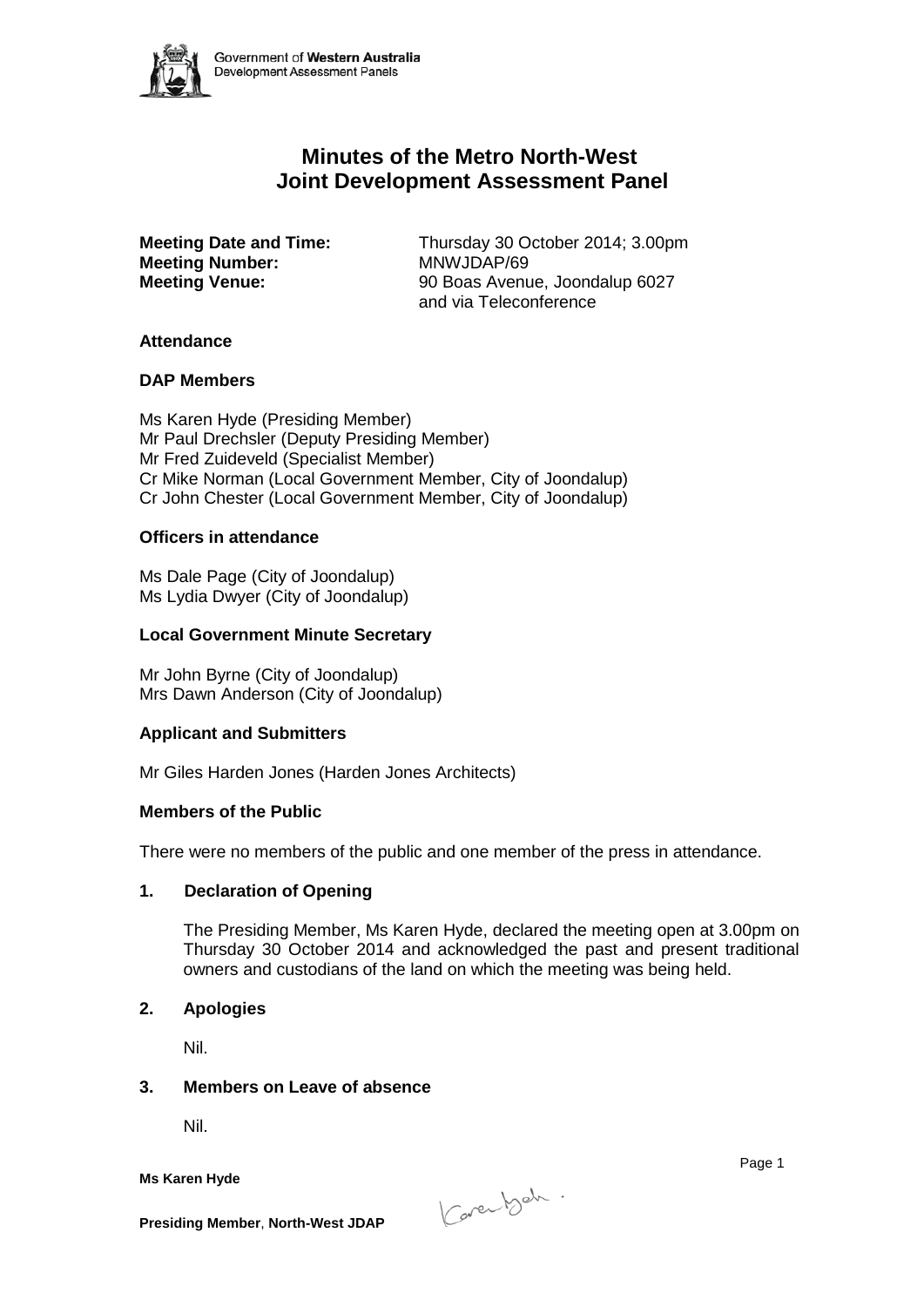

## **4. Noting of minutes**

Minutes of the Metro North-West JDAP meeting No. 68 held on 15 October 2014 were noted by DAP members.

## **5. Disclosure of interests**

Nil.

# **6. Declaration of Due Consideration**

All members declared that they had duly considered the documents.

## **7. Deputations and presentations**

Nil.

# **8. Form 1 - Responsible Authority Reports – DAP Application**

Nil.

# **9. Form 2 – Responsible Authority Reports - Amending or cancelling DAP development approval**

| 9.1 | <b>Property Location:</b>   | Lot 39 (14) Lennard Street, Marmion           |
|-----|-----------------------------|-----------------------------------------------|
|     | <b>Application Details:</b> | Proposed modifications to approved two storey |
|     |                             | multiple dwelling development                 |
|     | Applicant:                  | <b>Harden Jones Architects</b>                |
|     | Owner:                      | <b>Pref Nominees Pt Ltd</b>                   |
|     | Responsible authority:      | City of Joondalup                             |
|     | Report date:                | 21 October 2014                               |
|     | DoP File No:                | DP/13/00370                                   |
|     |                             |                                               |

# **REPORT RECOMMENDATION / PRIMARY MOTION**

**Moved by:** Ms Karen Hyde **Seconded by:** Cr John Chester

That the Metro North-West JDAP resolves to:

- 1. Accept that the DAP Application reference DP/13/00370 as detailed on the DAP Form 2 dated 26 August 2014 is appropriate for consideration in accordance with regulation 17 of the *Planning and Development (Development Assessment Panels) Regulations 2011*;
- 2. Approve the DAP Application reference DP/13/00370 as detailed on the DAP Form 2 dated 26 August 2014 and accompanying plans received on 26 August 2014 (Attachment 2 refers), in accordance with the provisions of the City of Joondalup District Planning Scheme No. 2 and the Metropolitan Region Scheme, for the proposed minor amendment to the approved two storey multiple dwelling development at Lot 39 (14) Lennard Street, Marmion, subject to:

**Ms Karen Hyde**

**Presiding Member, North-West JDAP Contract Data Page 2**